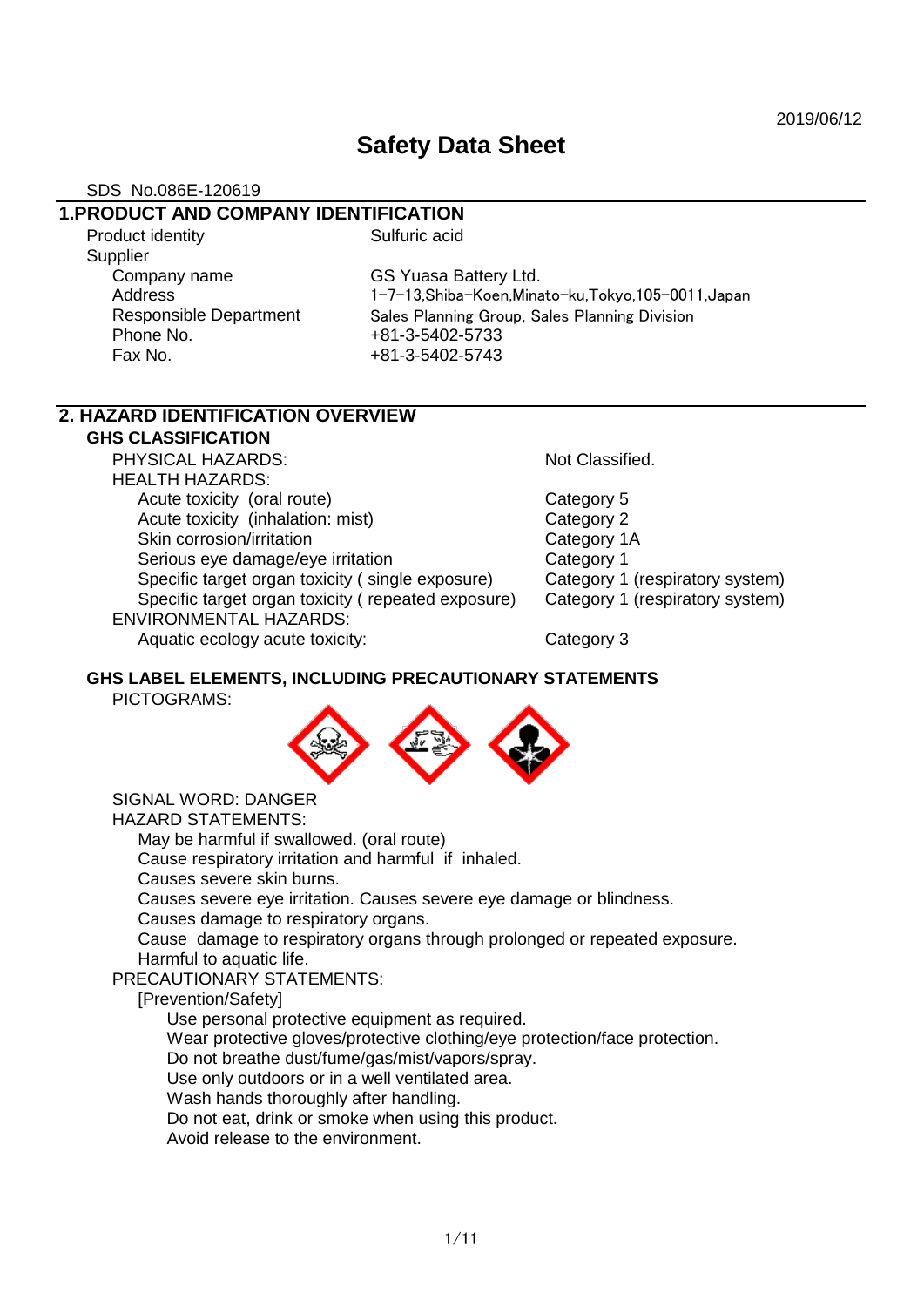[First aid]

If swallowed, drink plenty of water and rinse mouth.

Do not induce vomiting.

If on skin (or hair), remove/take off immediately all contaminated clothing. Rinse skin with water/shower.

Wash contaminated clothing before reuse.

If inhaled, remove victim to fresh air and keep at rest in a position comfortable for breathing.

If in eye, rinse cautiously with a lot of water for several minutes.

Remove contact lenses, if present and easy to do. Continue rinsing.

If exposed on skin/in eyes/swallowed/inhaled, call a poison center or doctor/physician. Get medical advice/attention if you feel unwell.

#### [Storage]

Store locked up.

Keep container tightly closed. Store in a well-ventilated place.

[Disposal]

Ask to a certificated waste trader or local offices, and dispose of contents/ container appropriately in accordance with related laws and standards.

This product is classified as hazardous according to Regulation (EC) No 1272/2008.

Classification: Category 1A

Label elements

Hazard pictograms:



| Signal word:              | <b>DANGER</b>                                                                  |
|---------------------------|--------------------------------------------------------------------------------|
| Hazard statements:        | H314: Causes severe burns.                                                     |
| Precautionary statements: |                                                                                |
| P260:                     | Do not breathe dust/fume/gas/mist/vapors/spray.                                |
| P264:                     | Wash hands thoroughly after handling.                                          |
| P280:                     | Wear protective gloves/protective clothing/eye protection<br>/face protection. |
| $P301 + P330 + P331$ :    | IF SWALLOWED: Rinse mouth. Do NOT induce vomiting.                             |
| $P303 + P361 + P353$      | IF ON SKIN (or hair): Remove/Take off immediately all                          |
|                           | contaminated clothing. Rinse skin with water/shower.                           |
| P363:                     | Wash contaminated clothing before reuse.                                       |
| P304+P340:                | IF INHALED: Remove victim to fresh air and keep at rest                        |
|                           | in a position comfortable for breathing.                                       |
| P310:                     | Immediately call a POISON CENTER or doctor/physician.                          |
|                           |                                                                                |
| P305+P351+P338:           | IF IN EYES: Rinse cautiously with water for several minutes.                   |
|                           | Remove contact lenses, if present and easy to do. Continue rinsi               |
| P405:                     | Store locked up.                                                               |
| P501:                     | Dispose of contents container in accordance with local                         |
|                           | and regional regulations.                                                      |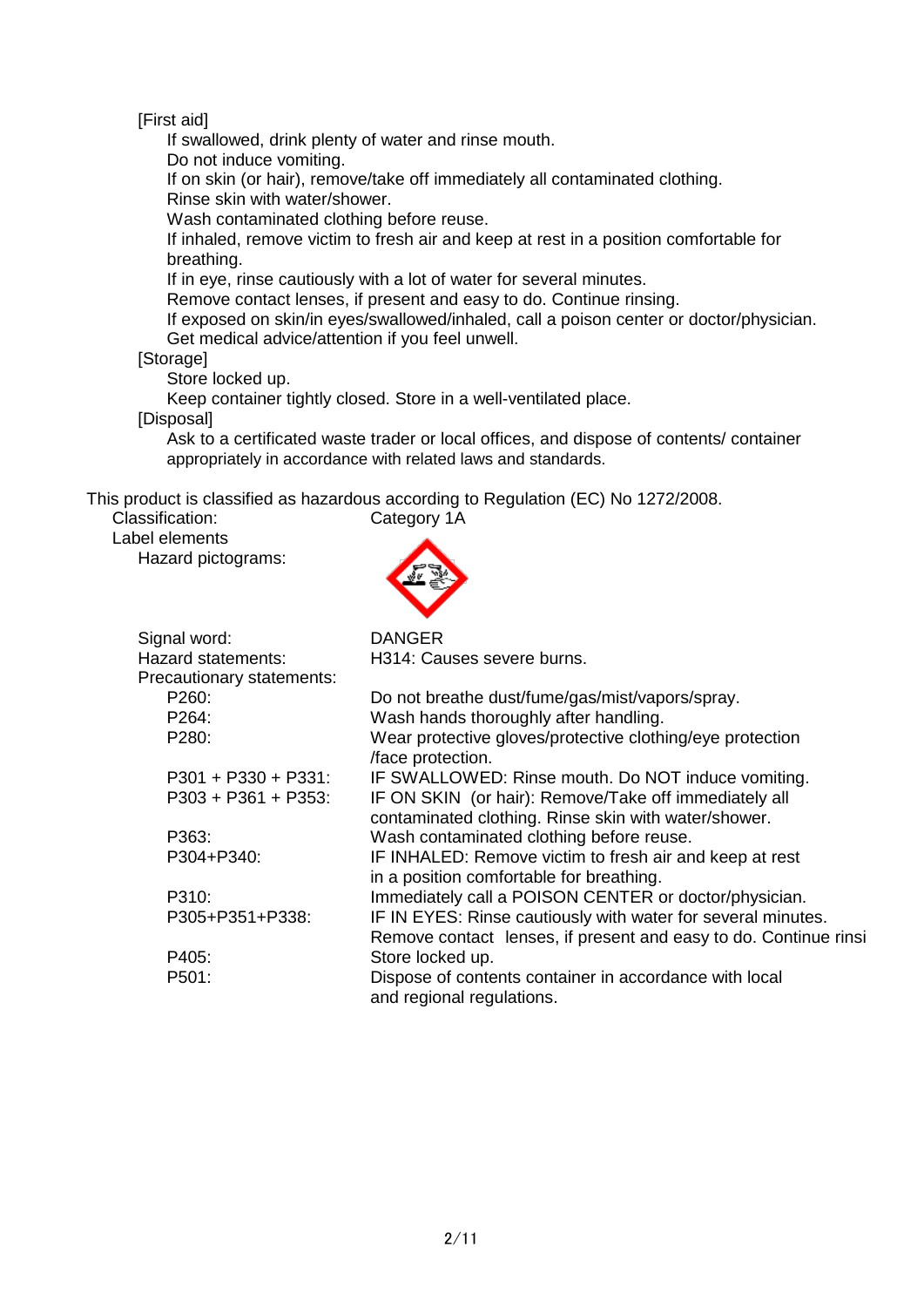## **3. COMPOSITION / INFORMATION ON INGREDIENTS**

| Chemical name / Synonym:<br>Content:<br>Chemical formula:<br>Chemical property<br>(Chemical structure): | Sulfuric acid<br>$36 - 45\frac{6}{6}$<br>$H_2SO_4$ | OН | ΟH                                    |
|---------------------------------------------------------------------------------------------------------|----------------------------------------------------|----|---------------------------------------|
| CAS No.:<br>Reference No. in Japanese gazette: 1-430 (CSCL, ISHL)<br>$EC$ No. :                         | 7664-93-9<br>231-639-5                             |    |                                       |
| COMPOSITION/INFORMATION ON INGREDIENTS<br>CAS#<br>Chemical                                              |                                                    |    | Hazard classification Concentration % |

# Sulfuric acid 7664-93-9 Skin Corr. 1A 36~45 Water 7732-18-5 Not classified Remainder

## **4. FIRST AID MEASURES**

#### **IF INHALED:**

If inhaled, remove victim to fresh air and keep at rest in a position comfortable for breathing. Call a poison center or doctor/physician.

Get medical advice/attention if you feel unwell.

#### **IF ON SKIN:**

Immediately remove/take off all contaminated clothing. Call a poison center or doctor/physician. Immediately flush the contaminated skin with water. Continuing to wash the skin by running water or under a safety shower. Get medical advice/attention if you feel unwell. Wash contaminated clothing before reuse.

#### **IF IN EYES:**

Call a poison center or doctor/physician. Immediately rinse with a lot of water for several minutes. Remove contact lenses, if present and easy to do. Continue rinsing. Get medical advice/attention if you feel unwell.

#### **IF SWALLOWED:**

Call a poison center or doctor/physician. Drink plenty of water and rinse mouth. Do not induce vomiting. Get medical advice/attention if you feel unwell.

#### **MOST IMPORTANT SYMPTOMS / EFFECTS, ACUTE OR DELAYED:**

Corrosiveness, Sensation of burning, Sore throat, Cough, Feeling of smothering, Breathlessness, Skin redness, Pain, Water blister, Severe skin burn, Severe burn, Abdominal pain, Sinking feeling or Shock

#### **INDICATION OF IMMEDIATE MEDICAL ATTENTION AND NOTES FOR PHYSICIAN:**

In most cases, pneumonedema develops no symptoms until after 2-3hours. If not keep quiet in bed,symptoms may worsen. Based on the individual reactions of the patient, the physician's judgment should be used to control symptoms and clinical condition.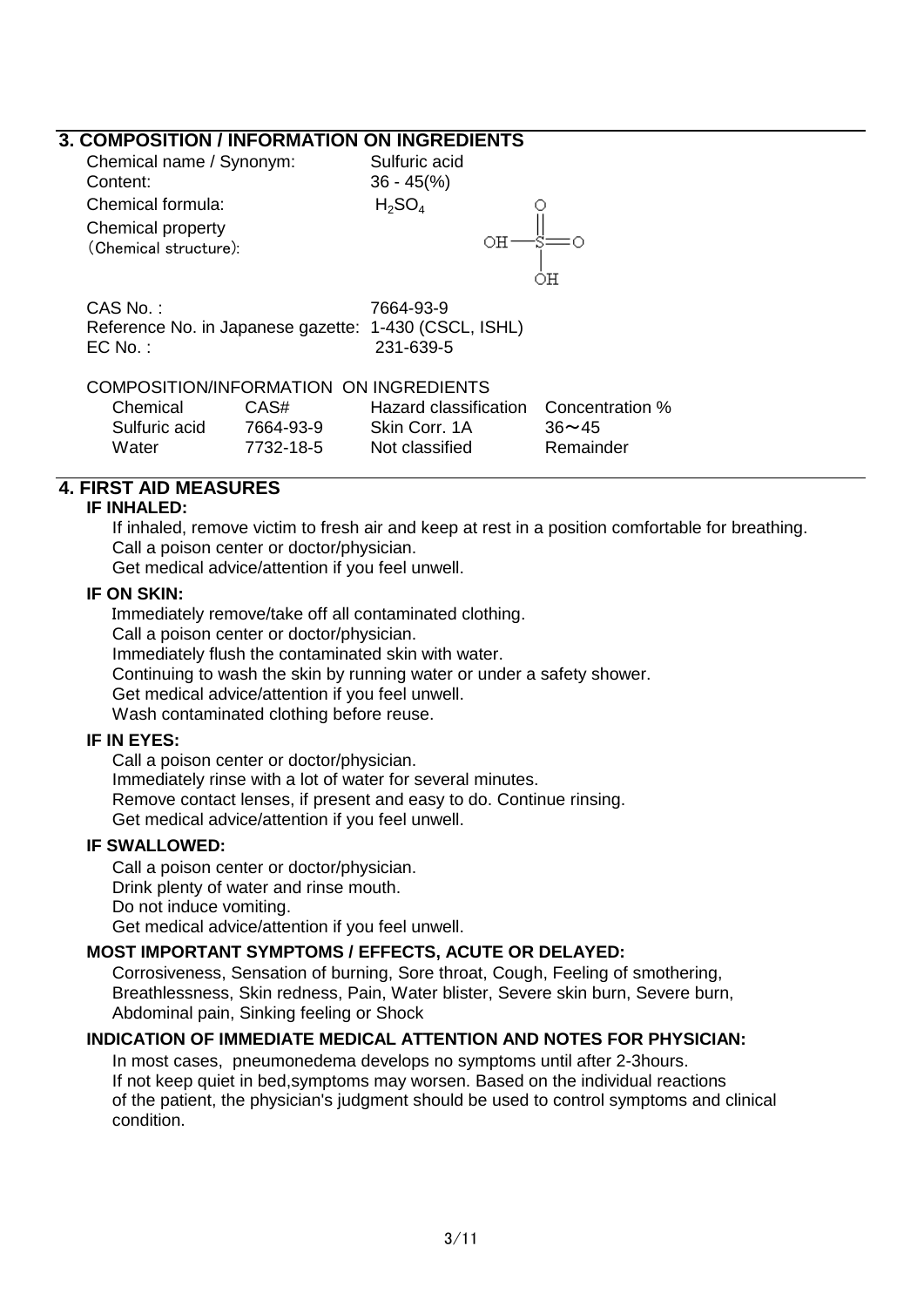## **5. FIRE FIGHTING MEASURES**

This product itself is not flammable. Use extinguisher with suitable agent for surrounding fire.

#### **SPECIFIC HAZARDS ARISING FROM THE CHEMICAL**

Heating may cause explosions of containers. May generate irritating, corrosive or poisonous gas in case of fire.

#### **SPECIFIC EXTINGUISH METHOD OF THE CHEMICAL**

If not dangerous, remove the container from the fire area.

If possible, use water spray extinguisher in case of fire.

Be careful of water pressure while discharging water.

Use water spray /fire foam/powder extinguisher.

Cool the fire-exposed container with plenty of water after fire extinction.

When the fire is spreading around, immediately keep away the containers as much as possible to the safety area.

## **SPECIAL PROTECTIVE EQUIPMENT FOR FIRE FIGHTERS**

Wear self-contained breathing apparatus and chemical-proof safety clothing while extinguishing fire.

## **6. ACCIDENTAL RELEASE MEASURES**

## **PERSONAL PRECAUTIONS,PROTECTIVE EQUIPMENT AND EMERGENCY PROCEDURES**

Immediately identify an area at an appropriate distance in all directions as the spilled area and cordon off the location.

Stretch the rope around the spilled area and off-limit except responsible persons.

Use suitable protective equipment. (See Section 8."EXPOSURE CONTROLS/PERSONAL

PROTECTION ") Avoid contact with skin, eyes or avoid inhalation.

Do not touch the broken container and spilled material, if you don't wear the appropriate protective clothing.

Have the wind at your back. Work with being up wind.

Keep on the windward side. Take action from windward and evacuate those who are under the wind. Move away from the low-lying place.

#### **ENVIRONMENTAL PRECAUTIONS**

Attention not causing environmental pollution by emission into rivers. Do not release to the environment.

#### **METHODS AND MATERIALS FOR CONTAINMENT AND CLEANING UP**

In case of small spills, absorb with dry earth, sand or other non-combustible material and collect spillage into an empty closed container. Afterward dispose it. After neutralizing the residue with calcium hydroxide or sodium carbonate, wash away with plenty of water. In case of large spills, stop leakage to surroundings. After neutralizing the residue with calcium hydroxide or sodium carbonate, wash away with plenty of water.

When gas is generating, spray water and absorb it.

#### **SEALING OFF AND CLEAN UP METHODS**

Stop or reduce any leaks if it is safe to do so.

## **PREVENTION OF SECONDARY ACCIDENTS**

Keep away all ignition sources. ( No smoking, no firework, or no flame near handling areas.)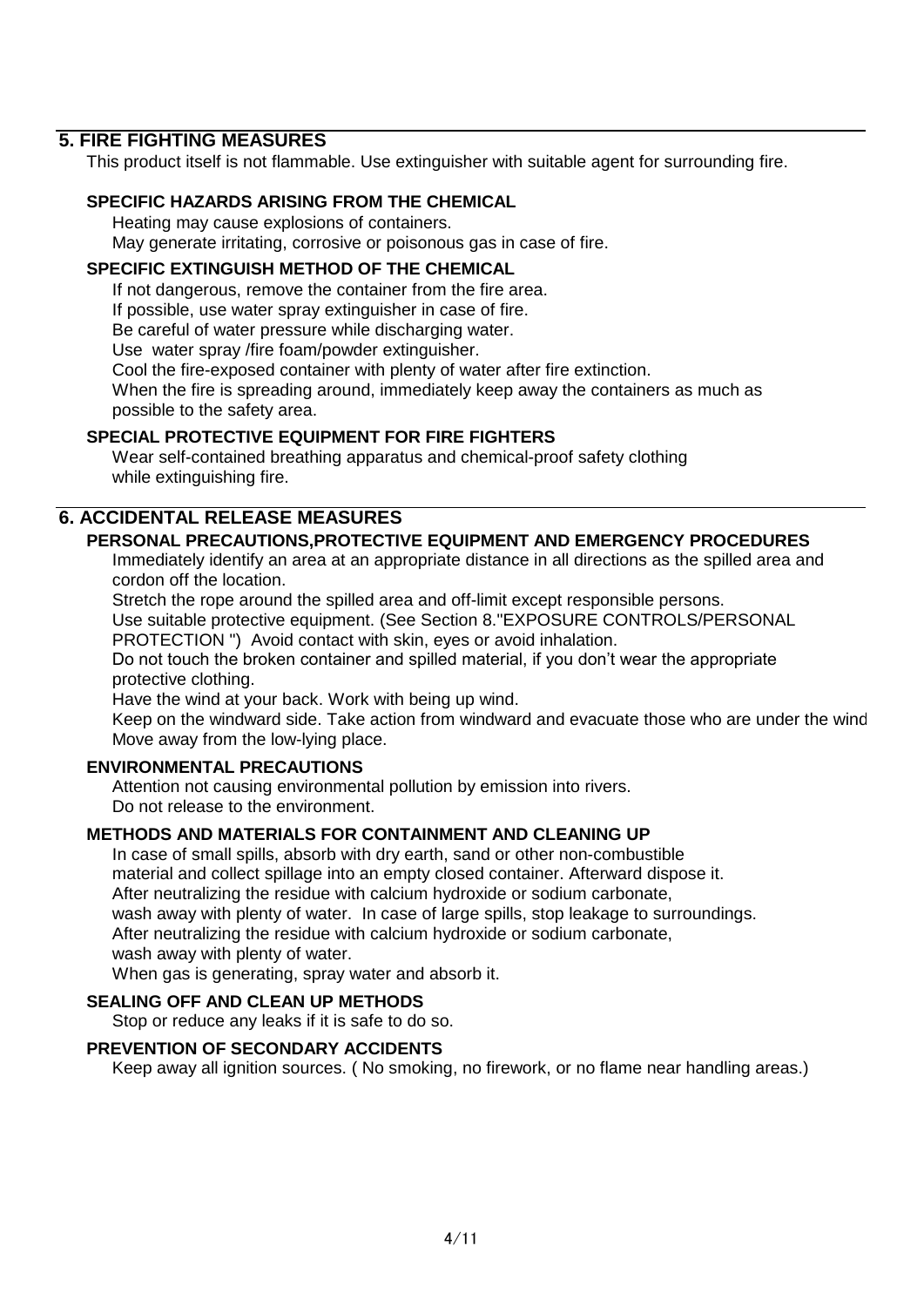## **7. HANDLING AND STORAGE**

## **[ HANDLING ]**

PRECAUTIONS FOR SAFE HANDLING

Take measures to the facilities described in Section 8 (EXPOSURE CONTROLS / PERSONAL PROTECTION) and wear the personal protective equipment .

This product is a subject substance regulated by Poisonous and Deleterious Substances Control Law (PDSCL). Handle with this product in accordance with the relevant law.

(Reference)

PDSCL; Article 7:

 Any person in carrying on the business of poisonous or deleterious substances must staff a full-time responsible person handling poisonous or deleterious substances at every manufacturing facility, at every sales office or at every shop and make him or her to prevent the health harm caused by poisonous or deleterious substances.

Article 12:

 Container and its package must be labeled "Not for medical use" and "Hazardous Substance ( red characters on a white background )."

## LOCAL VENTILATION AND WHOLE AIR VENTILATION

Make the measure to local exhaust ventilation and the whole ventilation in the way described in Section 8 "EXPOSURE CONTROLS/PERSONAL PROTECTION ".

PRECAUTION OF SAFETY HANDLING

Provide a local exhaust ventilation to control airborne level below the exposure limits. Do not contact, inhale or ingest dust/fume/gas/mist/vapors/spray.

Wash hands thoroughly after handling.

Use only outdoors or in a well ventilated area.

Do not eat, drink or smoke when using this product.

Do not release to the environment.

AVOIDANCE OF CONTACT

Refer to section 10 "STABILITY AND REACTIVITY ".

## **[ STORAGE ]**

ENGINEERING MEASURES

Store in a well-lighted, lighting-well lit and well-ventilated place to handle the dangerous substances.

No special technical measure is required.

MIXED TOUCH DANGEROUS COMPOUNDS

Refer to section 10 "STABILITY AND REACTIVITY ".

CONDITIONS FOR SAFE STORAGE

Store apart from the oxidizing agents.

Store locked up.

The storage place should be well-ventilated to avoid the accumulation of gases.

The container should be sturdy , corrosive-resistant and tightly sealed to prevent the product from leaking easily.

If stored in the tank, always check the remaining amount and prevent its overflow.

If stored in the small polypropylene bottle, store in cool and dark place avoiding direct sunlight. Install water washing facility or drain in the storage place to prevent the leakage risk.

The floor of storage place should be undertaken with acid-resistant compounds to prevent the leaked acid from permeating into the ground..

Store apart from other chemicals ( especially, oxidizing agents, cyanogen salts etc.). CONTAINER/PACKAGE MATERIAL

Use the container defined by UN transportation law.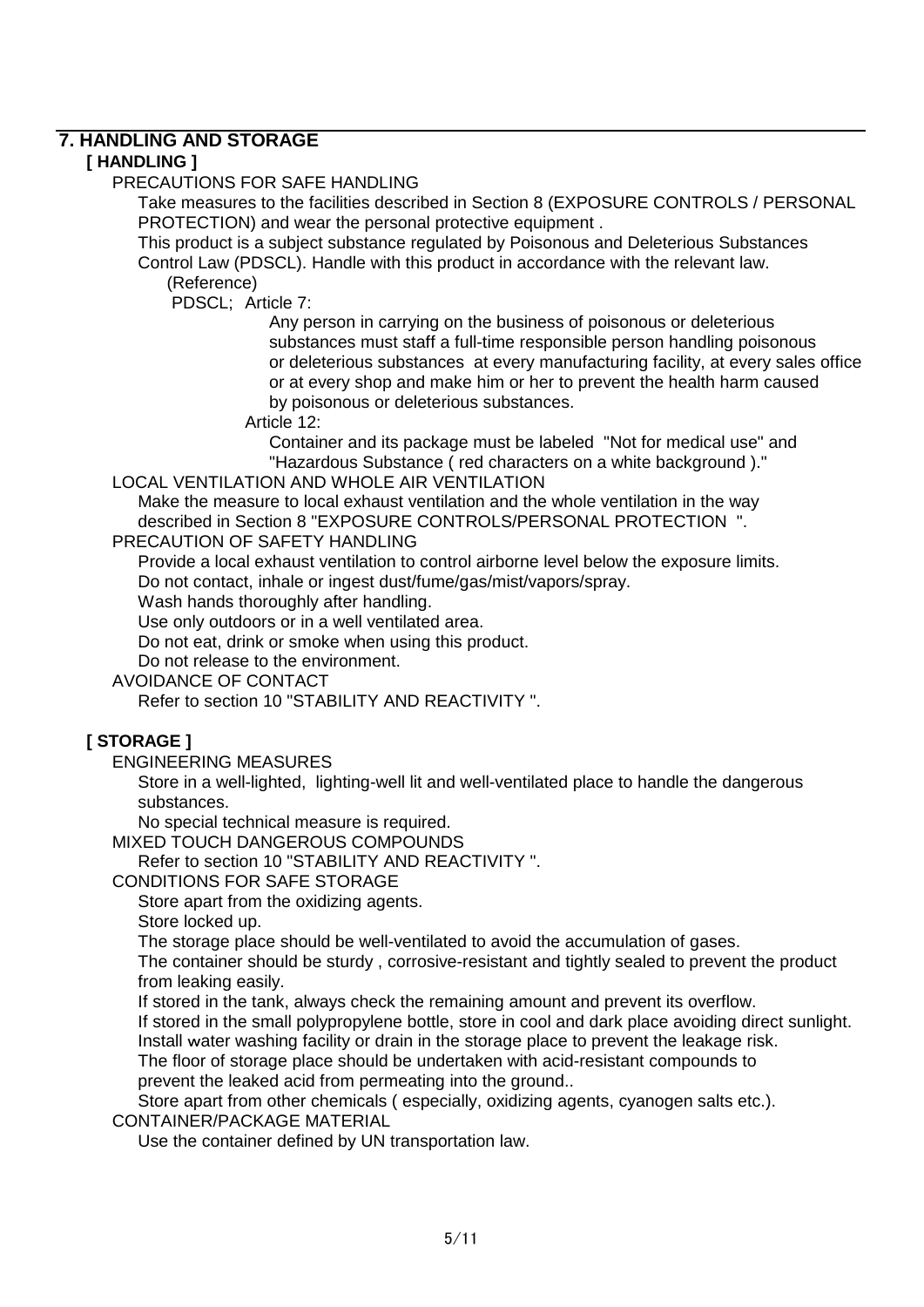#### **8. EXPOSURE CONTROLS / PERSONAL PROTECTION [ THRESHOLD VALUES (OCCUPATIONAL EXPOSURE LIMITS OR BIOLOGICAL EXPOSURE INDEX) ]**

The Japanese Society for Hygiene (2005):  $1 \text{ mg/m}^3$  (Allowable upper limit)  $ACGH (2005):$   $TLV - TWA 0.2 mg/m<sup>3</sup>$ 

 A2 (mist containing in a strong inorganic acid )

## **[ FACILITY CONTROL]**

An eyewash fountain and a safety shower are necessary.

Keep the process closed, equip with local exhaust ventilation , or take other engineering measurements to control airborne contamination level below a recommended specified or allowable limit.

If mist is generated when handling the material at high temperature, adequate ventilation must be provided to control airborne contamination level below a specified or allowable limit. If gas is generated when handling the material at high temperature, adequate ventilation must be provided to control airborne contamination level below a specified or allowable limit.

## **[ INDIVIDUAL PROTECTION MEASURES ]**

## **RESPIRATORY PROTECTION :**

Wear appropriate repiratory protection.

If a possibility of exposure, wear an air-supplied respirator, a self-contained-compressed air breathing apparatus or a self-contained-compressed oxygen breathing apparatus .

#### **HAND PROTECTION :**

Wear protective gloves as appropriate.

Nitrile rubber or vinyl chloride is not suitable for protective materials.

Neoprene rubber is the most recommended.

If a possibility of airborne droplet exposure, wear protective full-body suit/clothing

(an acid-resistant suit etc.).

## **EYE PROTECTION :**

Wear protective glasses as appropriate.

Wear goggle for chemical droplet or face protection.

Wear protective safety eveglasses.

If a possibility of exposure to eye or face by spatter or spray, wear full-length chemical splash goggles and face shield.

#### **SKIN / BODY PROTECTION :**

Wear protective clothing and face protection as appropriate.

Wear suitable eye/face protection, e.g. safety glasses or goggle.

Avoid skin and eye contact by wearing impermeable protective clothing

(e.g. neoprene gloves, apron, safety boots and full-body suit).

If a possibility of splash exposure, a complete chemical-proof protective suit and boots combination is necessary.

## **SANITATION PRECAUTION :**

Wash thoroughly after handling chemicals.

## **9. PHYSICAL AND CHEMICAL PROPERTIES**

APPEARANCE (PHYSICAL STATE, COLOR etc.) : Colorless liquid, hygroscopic ODOR : ODOR : Odorless ( Room temperature ) MELTING POINT/FREEZING POINT : Below -40℃ INITIAL BOILING POINT AND BOILING RANGE : About 112℃ SPECIFIC GRAVITY (DENSITY) :  $1.280 \sim 1.360$  (20°C) SOLUBILITY : Miscible in water. Soluble in alcohol.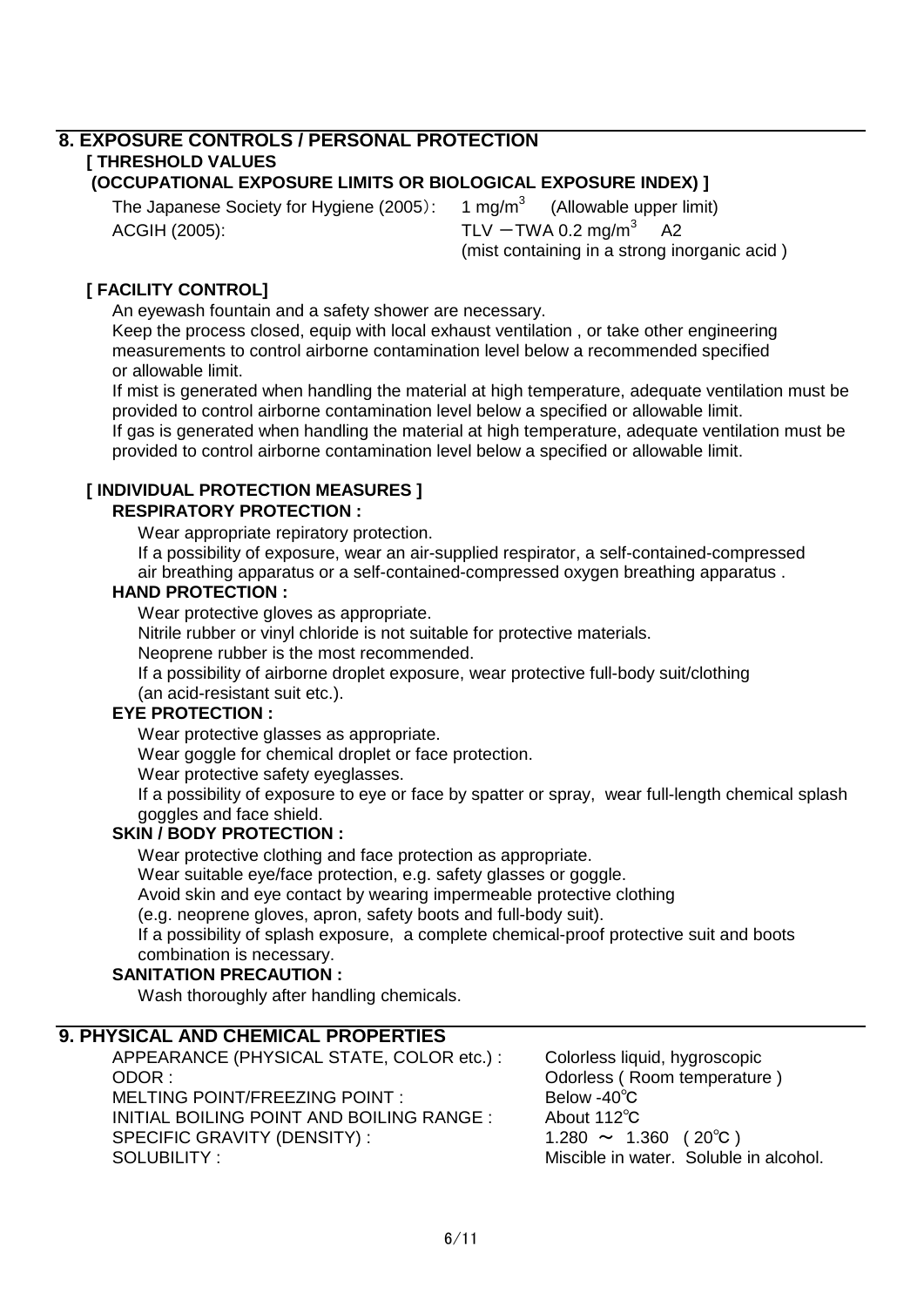## **10. STABILITY AND REACTIVITY**

## **STABILITY:**

Sudden contact with water generates excessive heat and may result in scattering acid. The sulfuric acid diluted by water is corrosive to most metals to produce hydrogen, which may

be ignited and exploded with mixing air in depending on conditions.

If contact with basic salts, combustible materials, oxidizing materials, reducing materials or water, may cause fire or explosion.

Hygroscopic.

## **POSSIBLE HAZARDOUS REACTIONS:**

May cause fire or explosion by many various reaction.

Sulfuric acid is an strong oxidizing material and reacts with various combustibility materials and reducing materials.

Sulfuric acid is a strong acid and corrosive to almost metals to generate flammable and explosive gas (hydrogen).

Sulfuric acid reacts with water and organic materials violently to generate excessive heat.

## **CONDITIONS TO AVOID:**

Overheating causes irritating or poisonous fume and gas (sulfur oxide).

## **INCOMPATIBLE MATERIALS:**

Avoid to contact with combustible materials, reducing materials, strong oxidizing materials, or strong basic salts.

## **HAZARDOUS DECOMPOSITION PRODUCTS:**

Sulfur oxides may be released when burning this product.

## **11. TOXICOLOGICAL INFORMATION**

## **ACUTE TOXICITY:**

Acute toxicity: Category 5 based on the following data; Oral-rat: LD50: 2,140mg/kg<sup>1)</sup> and death case in human ingestion $^{2)}$  (dose level not known).

Acute toxicity (dust-mist): Category 2 based on; Rat 4Hr-LC50:  $0.375 \text{ mg/L}^{1}$ 

: 1Hr-LC50 = 347 ppm (4Hr converted value 0.347 mg/L)<sup>1)</sup>.

## **SKIN CORROSION / IRRITATION:**

Category 1A-1C based on the following data; pH of concentrated sulfuric acid is  $\leq 1$ and is considered as corrosive according to the GHS classification criteria.

## **SERIOUS EYE DAMAGE / IRRITATION:**

Category 1 based on the following data;Rabbit: Severe eye irritation 1380 μg In a human accidental case, serious eye damage associated with melting of anterior eye chamber was observed<sup>2)</sup>. 5% solution: moderate and 10% solution: severe irritation in rabbit eyes<sup>1)</sup>. pH of the substance is  $\leq 2$ .

## **RESPIRATORY OR SKIN SENSITIZATION:**

Not classified based on the following data;No data on skin sensitization is available. Sulfuric acid has been industrially used for several tens of years and is well known as skin trouble because of its skin irritation, however no case is reported as a sensitization. No allergic reaction occurs although there is a large amount of sulfuric ions in human body. In allergic tests of metal sulfates, positive result were caused due to a metal allergy but negative by sulfuric acid this is supported by the negative result of zinc sulfate. Based on the above results, it can be concluded that sulfuric acid does not have allergic potential<sup>3)</sup>.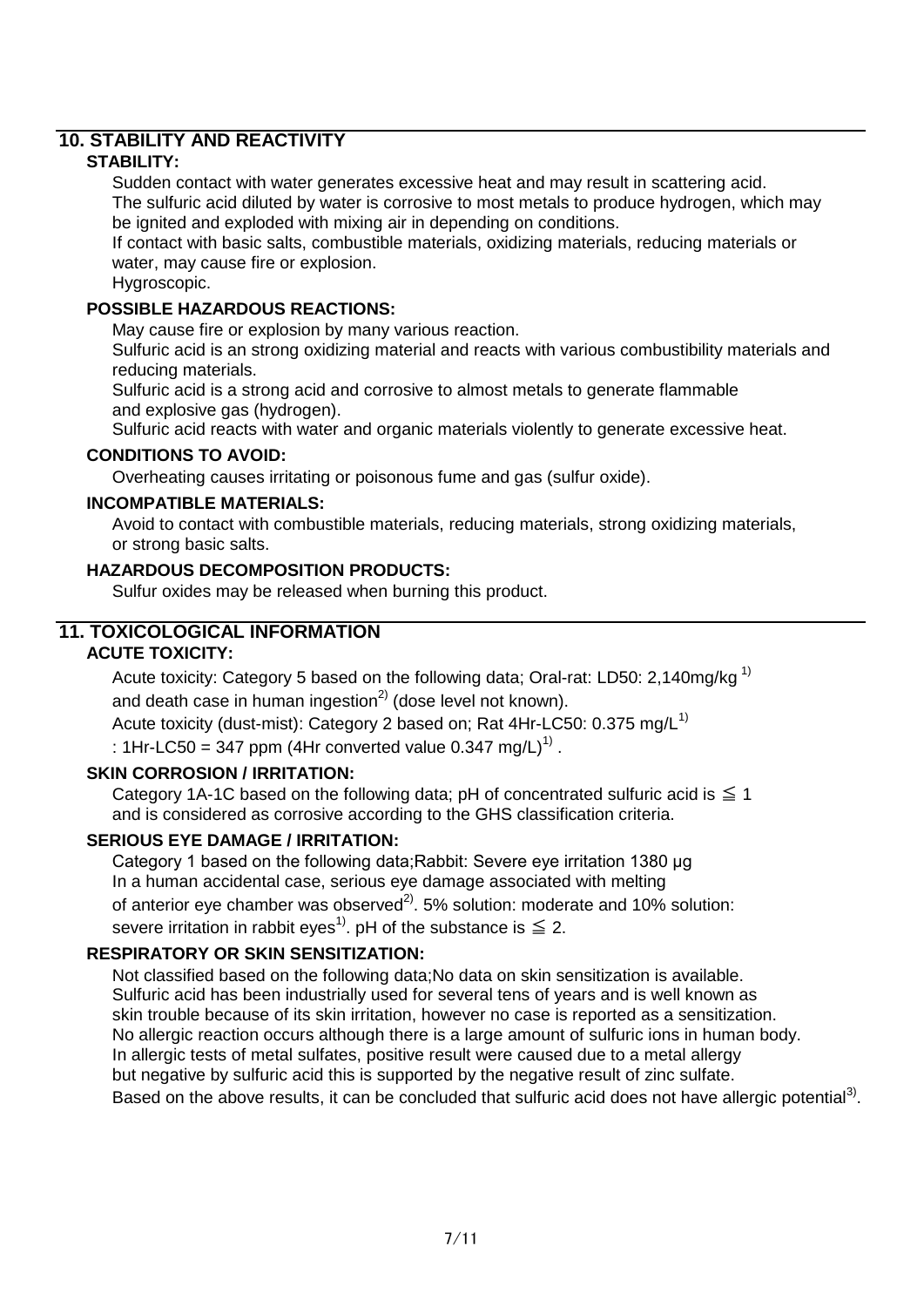#### **GERM CELL MUTAGENICITY:**

Classification not possible based on the following data.

No in vivo data in germ cell or somatic cell is available.

Only single positive result in a mutagenicity test (chromosome aberration test) is reported<sup>2)</sup>, however all in negative.

## **CARCINOGENICITY:**

Classification not possible based on the following data.

Regarding mists of inorganic strong acids including sulfuric acid, following classifications are reported, IARC Group  $1^4$ , ACGIH A2<sup>5)</sup> and NTP  $K^{6}$ . If classifications made by IARC and recent NTP are respected, category 1 can chosen, however, sulfuric acid itself is classified as category 4 by DFGOT $<sup>7</sup>$  and no classification has been made by other organization.</sup>

## **REPRODUCTIVE TOXICITY:**

Not classified based on the following data.

No toxicity to unborn child or teratogenic effects was reported at dose levels where no maternal toxicity were seen in inhalation test in rabbits and mice administered during fetal organ developmental stage<sup>1)</sup>. It is reported that no reproductive toxicity is concerned because no effects on reproductive organs in both males and females were seen and dominant effects were due to primary irritation/corrosion in a combined chronic and carcinogenicity test  $^{1)}$ .

## **STOT-SINGLE EXPOSURE:**

Category 1 (respiratory organs) based on the following data.

In human cases, respiratory irritation such as cough and breath shortness were observed by inhalation exposure of low concentration levels<sup>7)</sup>. At high concentration level, in addition to acute effects such as cough, breath shortness and blood in the sputum, prolonged effects such as dysfunction of lung, fibrosing disease and emphysema were reported<sup>2)</sup>. Bleeding or dysfunctions of lungs are observed in a guinea pig 8-h inhalation test<sup>2)</sup>.

## **STOT-REPEATED EXPOSURE:**

Category 1 (respiratory organs) based on the following data.

Cell proliferation of throat mucosa was observed at dose levels within the guidance value of category 1 in a rat 28-day inhalation test<sup>1)</sup>. A series of diseases in lungs and airways were reported in a guinea pig repeated (14-139-days) inhalation test at dose levels within the quidance value of category 1, such as edema of nasal septum, lung emphysema, atelectasis, hyperemia of bronchial tubes, edema, bleeding, blocked blood vessel<sup>2)</sup>. Furthermore, histo-pathological changes in lung bronchial tubes including hyperplasia and increased thickness were also observed in a 78-week monkey inhalation test at dose levels within the guidance value of category  $1^{2}$  (0.048 mg/L, 23.5 Hr/Day).

## **ASPIRATION HAZARD:**

Not classified. No information is available.

## **12. ECOLOGICAL INFORMATION**

## **AQUATIC ECOLOGY ACUTE TOXICITY**

Category 3 because LC<sub>50</sub> of Bluegill during 96hours is 16-28 mg/L  $^{8}$ . Harmful to aquatic animals.

## **AQUATIC ECOLOGY CHRONIC TOXICITY**

Aquatic hazard Chronic: Toxicity may be caused because solutions become strong acid, however it should be lowered in the environment due to buffering effects; Not classified.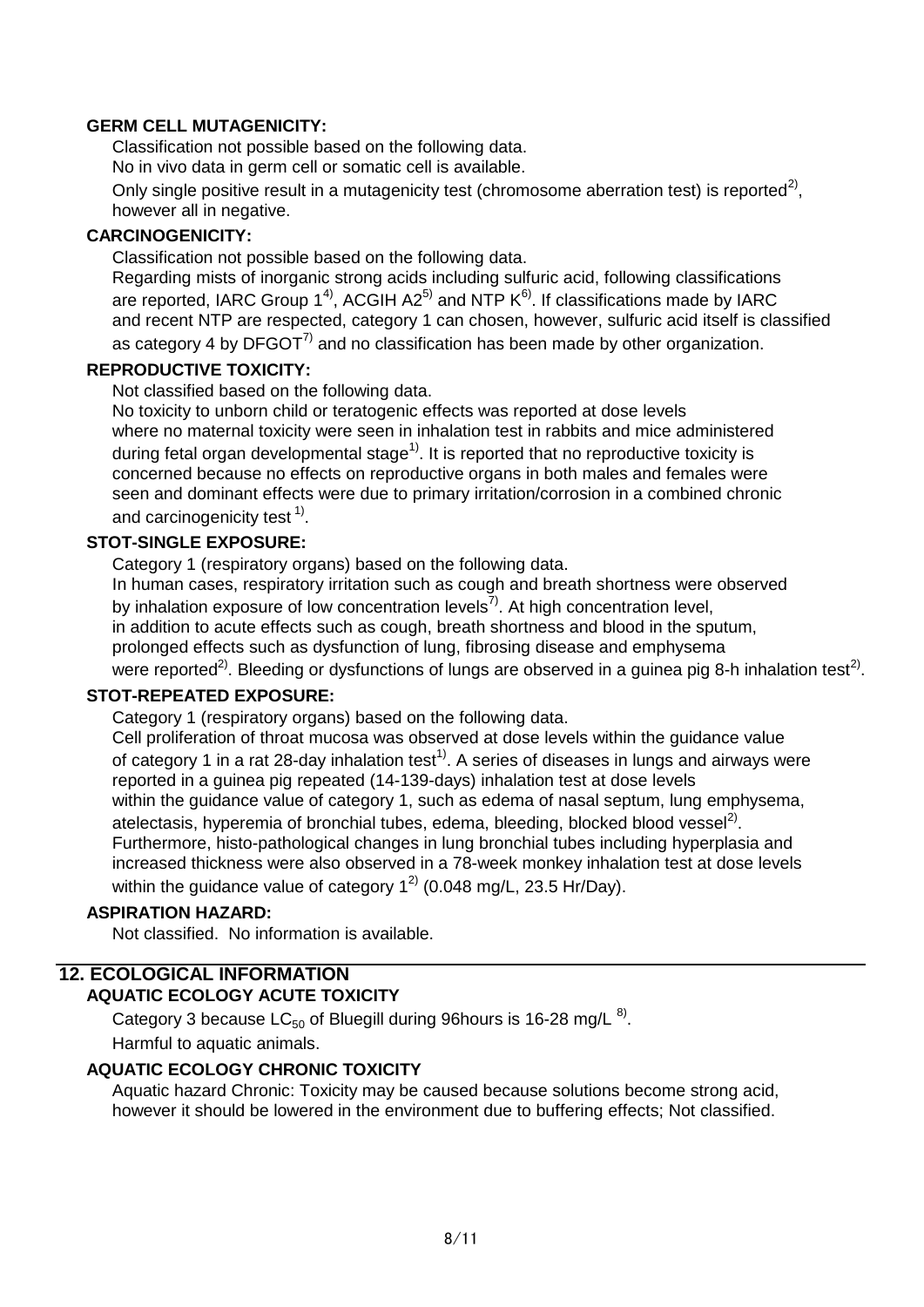## **13. DISPOSAL CONSIDERATIONS**

## **REMAINING PRODUCT**

Before disposal, to the greatest possible extent, reduce to the lowest hazard category with treating by detoxification, stabilization and neutralization.

Because this product is a strong acid, handle after neutralizing with alkaline substance. Do not dispose if you can't satisfy the technical specification defined by the cabinet order. (Poisonous and Deleterious Substances Control Law; Article 15-2) Regulated by the related regulations and local government rules.

Hazardous waste must be delegated its handling to a industrial waste disposer licensed by prefecture governor or a industrial waste disposal authority.

When entrust the handling, you must completely notify the waste disposer of its dangerousness and harmful effect and entrust its handling

## **CONTAMINATED CONTAINERS AND PACKAGING**

The container shall be cleaned up and recycled, or disposed according to related regulations or local government rules.

Contents should be removed completely when dispose of containers.

When dispose of the spray canes, regulated by the relevant government rules because different local governments have a different rules.

## **14. TRANSPORT INFORMATION**

## **INTERNATIONAL TRANSPORT INFORMATION**

| Marine shipping information:       | Regulated by IMO.       |
|------------------------------------|-------------------------|
| <b>UN Number:</b>                  | <b>UN2796</b>           |
| Proper Shipping Name:              | <b>Sulfuric Acid</b>    |
| <b>Transport Hazard Class:</b>     | 8                       |
| Packing Group:                     | Ш                       |
| <b>Marine Pollutant Substance:</b> | Not applicable.         |
| Air shipping information:          | Regulated by ICAO/IATA. |
| <b>UN Number:</b>                  | <b>UN2796</b>           |
| Proper Shipping Name:              | <b>Sulfuric Acid</b>    |
| <b>Transport Hazard Class:</b>     | 8                       |
| Packing Group:                     | Ш                       |
|                                    |                         |

#### **DOMESTIC TRANSPORT INFORMATION (JAPAN)**

| Regulated by PDSCL.          |  |  |
|------------------------------|--|--|
| Regulated by Ship Safety Act |  |  |
| <b>UN2796</b>                |  |  |
| <b>Sulfuric Acid</b>         |  |  |
| 8                            |  |  |
| Ш                            |  |  |
| Not applicable.              |  |  |
| Regulated by Aviation Law.   |  |  |
| <b>UN2796</b>                |  |  |
| <b>Sulfuric Acid</b>         |  |  |
| 8                            |  |  |
| Ш                            |  |  |
|                              |  |  |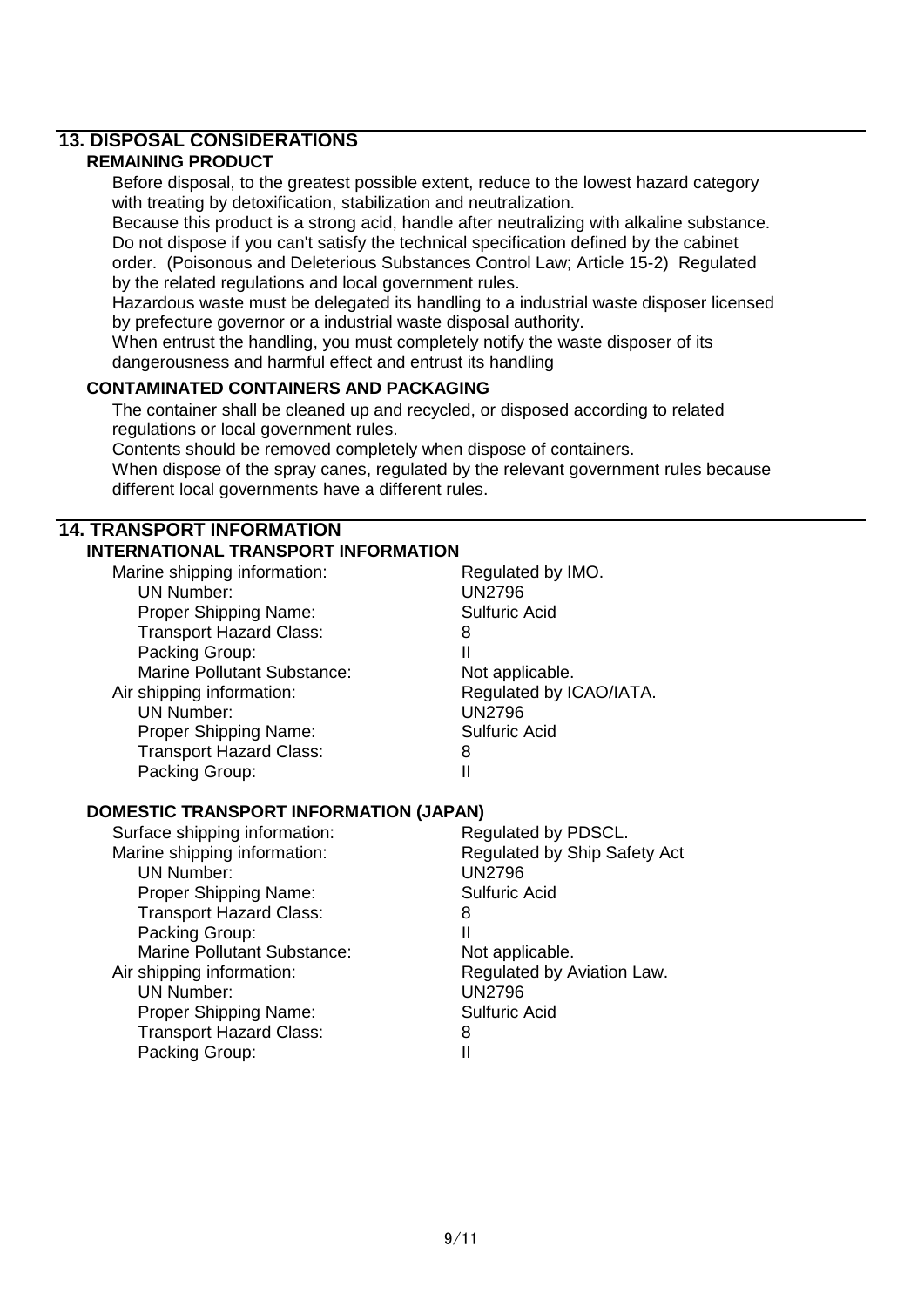Specific measures for safe trasnport

Regulated by Road Trucking Vehicle Law.

When transporting, protect from direct sunlight and take on cargo without breakage of container, corrosion and leakage. Make sure to prevent collapse of cargo piles.

When transporting by the truck over 5 tons, the transport method must be satisfied with the following rules .(Enforcement ordinance for PDSCL, Article 40-5 )

- 1) When transporting over the distance defined by the departmental regulation, another co-driver or assistant driver must be on every truck.
- 2)Trucks must be displayed with the signage of "Poison" which is black characters in white background on 0.3 square meter board.
- 3)The protection equipment ( gas protection mask, protective gloves, protective long boots, protection suit, protection eyeglasses ) must be equipped for over 2 persons on every truck.

Do not transport with foods and animal feeding stuffs.

Do not put on upper load of heavy goods.

While transporting, yellow card must be equipped.

Do not load on other dangerous substances or combustible materials.

Do not load near the other dangerous substance.

#### **15. REGULATORY INFORMATION**

Applicable rules or regulations (Japan domestic)

#### **INDUSTRIAL SAFETY AND HEALTH LAW (ISHL)**

Notifiable substance to be delivered MSDS.

( Article 57-2, Enforcement ordinance; Article 18-2; Appended table No.9 )

( Decree number; No.613 )

Corrosive liquid ( Ordinance for Industrial Safety and Hygiene; Article 326 )

Specified chemical substance Group-3 substance

(Ordinance for Prevention of Hazards Due to Specified Chemical Substances; Article 2-1-6 )

#### **POISONOUS AND DELETERIOUS SUBSTANCES CONTROL LAW (PDSCL)**

Deleterious substance (Article 2, Appended table No.2)

## **SHIP SAFETY LAW**

Corrosive substance (Regulations for the Carriage and Storage of Dangerous Goods in Ships; Articles 2, 3 Dangerous substances bulletin annex table 1)

#### **CIVIL AERONAUTICS LAW**

Corrosive substance

( Enforcement ordinance; Article 194, Dangerous substances bulletin annex table 1 )

#### **AIR POLLUTION CONTROL LAW**

Specified substance (Enforcement ordinance; Article 10 )